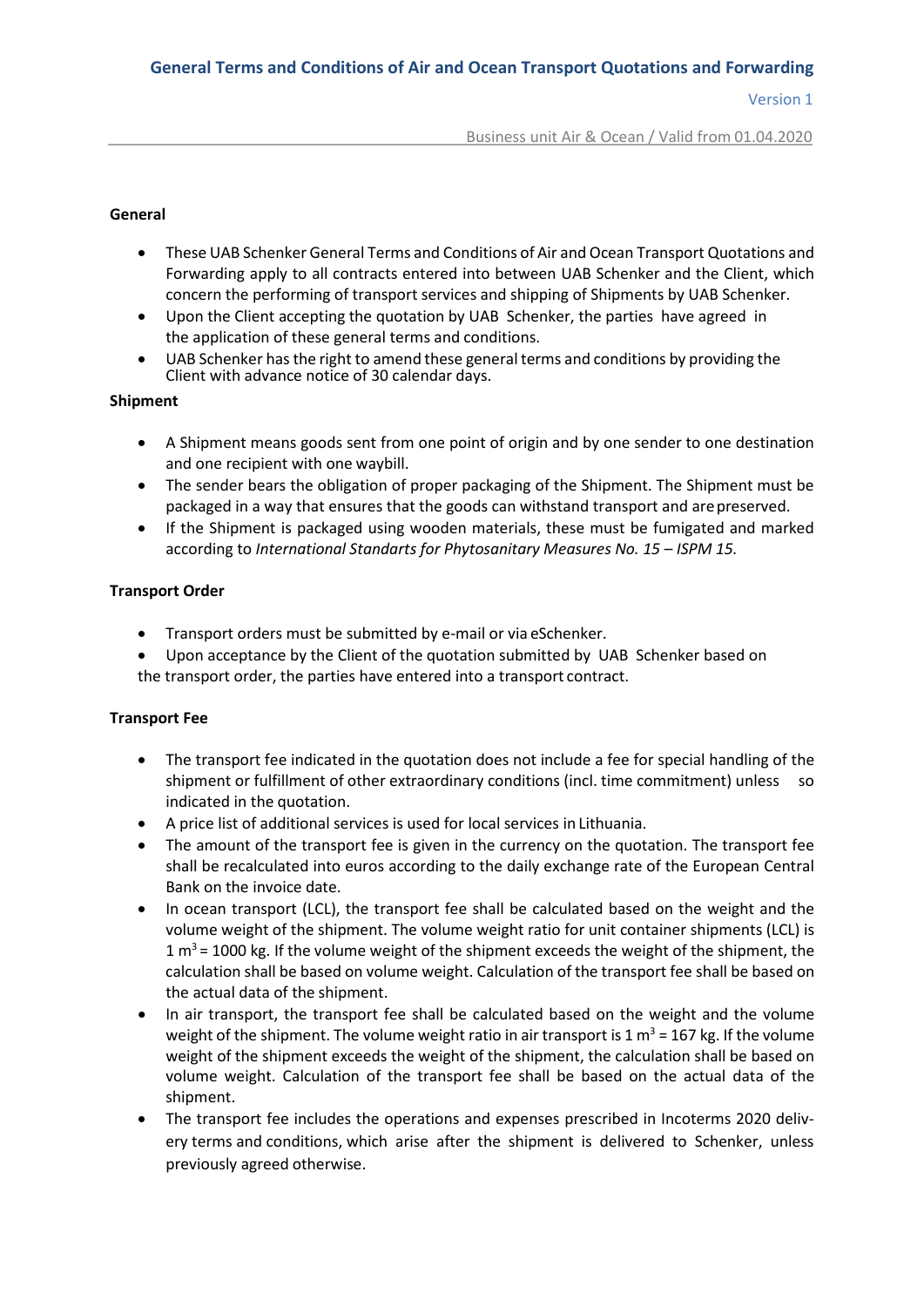• The transport fee does not include state taxes (incl. customs taxes) in the country of origin or destination unless otherwise indicated in the quotation. The fee does not include expenses which may arise due to the shipment being checked in customs.

#### **Delivery Time**

The delivery time given in the quotation is indicative and valid from airport/port to airport/port. The anticipated delivery time does not include time taken for customs formalities in the origin/destination country, handling and pick-up or in-person delivery of the shipment.

#### **Additional Services**

All services differing from the norm must be agreed upon separately and fees for such services are given in the additional price list (hazardous shipments, customs formalities, cargo insurance, provision of service outside of working hours). If the shipment is to be delivered with a condition of cash on delivery (COD/CAD), a prior written collection instruction is to be provided to UAB Schenker.

## **Payment Conditions**

- Services shall be paid for prior to sending or upon delivery, according to the respective indication in the quotation.
- Credit (also for customs fees) may be available if a credit agreement has been concluded with UAB Schenker.
- UAB Schenker is entitled to apply a right of lien on shipments if payment for previous services or prepayment has not been made or the credit limit has been exceeded.
- All complaints regarding invoices issued must be submitted to UAB Schenker within 5 working days of the invoice date whereas complaints submitted later shall not be considered. Timely submission of a complaint does not release the party from the obligation of timely payment of the invoice.
- Upon delay of payment of the invoice, the Client is obligated to pay an interest on arrears of 0.1% on the amount delayed for each day delayed until due payment of the invoice.

## **Customs Formalities**

UAB Schenker shall carry out all customs formalities based on direct representation. The client must present a pertinent authorisation for such operations. Detailed information and instruc- tions are available from UAB Schenker.

#### **Storage Fee**

If a right of lien is applied to a shipment or if reception of delivery is delayed, UAB Schenker shall calculate a storage fee according to the price list.

#### **Miscellaneous**

- Client shall not have the right to set off their claims against UAB Schenker and refuse performance of their obligations for any reasons.
- We draw your attention to the fact that the liability of UAB Schenker islimited.